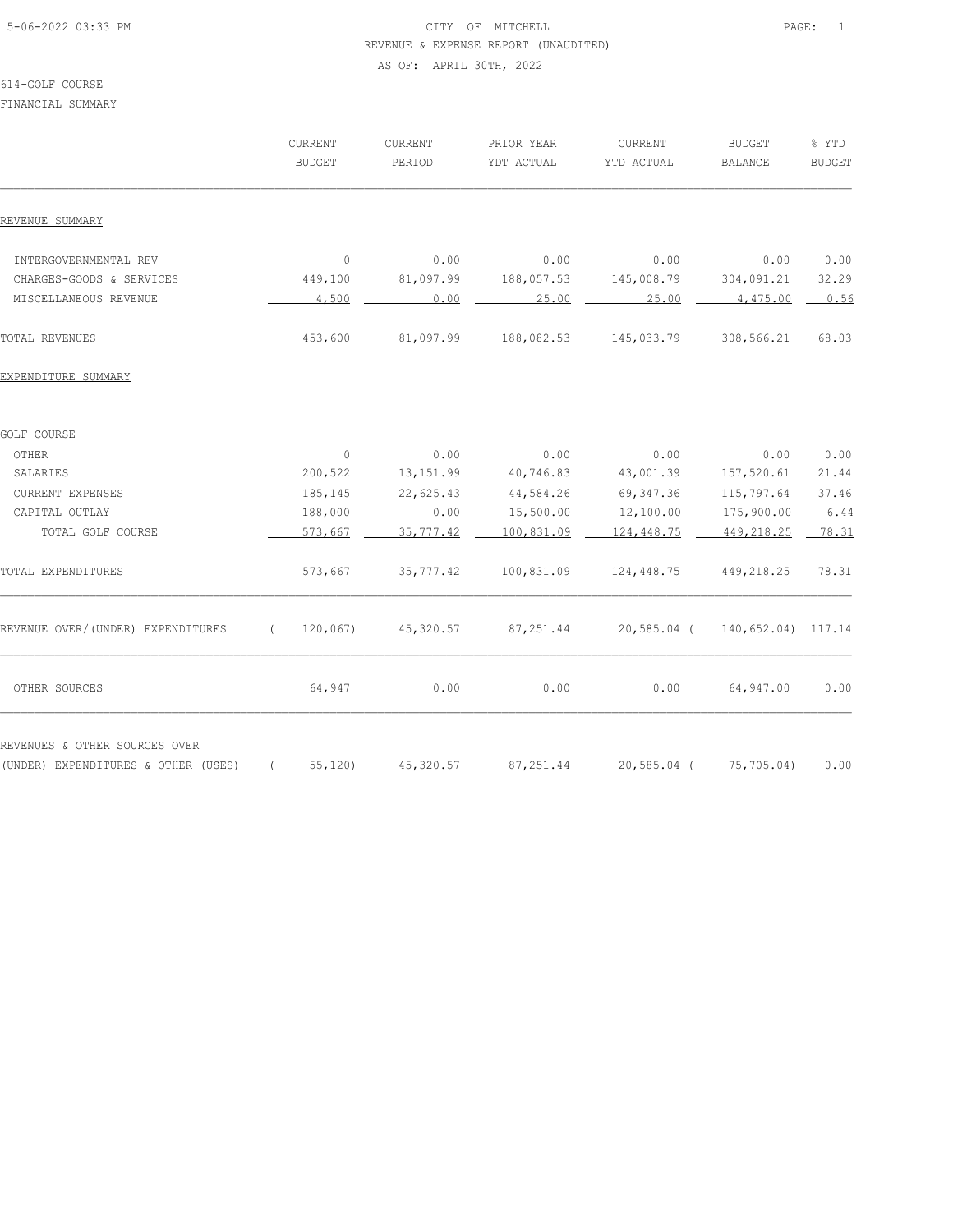# 5-06-2022 03:33 PM PAGE: 2 REVENUE & EXPENSE REPORT (UNAUDITED) AS OF: APRIL 30TH, 2022

614-GOLF COURSE

| <b>REVENUES</b>                               | CURRENT<br><b>BUDGET</b> | <b>CURRENT</b><br>PERIOD | PRIOR YEAR<br>YDT ACTUAL | CURRENT<br>YTD ACTUAL | <b>BUDGET</b><br><b>BALANCE</b> | % YTD<br><b>BUDGET</b> |
|-----------------------------------------------|--------------------------|--------------------------|--------------------------|-----------------------|---------------------------------|------------------------|
|                                               |                          |                          |                          |                       |                                 |                        |
| INTERGOVERNMENTAL REV                         |                          |                          |                          |                       |                                 |                        |
| 614-33930 FEMA DISAST ASST-CFDA #97.036       | $\circ$                  | 0.00                     | 0.00                     | 0.00                  | 0.00                            | 0.00                   |
| 614-33931 STATE OF SD-DISASTER ASSIST         | $\circ$                  | 0.00                     | 0.00                     | 0.00                  | 0.00                            | 0.00                   |
| TOTAL INTERGOVERNMENTAL REV                   | $\Omega$                 | 0.00                     | 0.00                     | 0.00                  | 0.00                            | 0.00                   |
| CHARGES-GOODS & SERVICES                      |                          |                          |                          |                       |                                 |                        |
| 614-3461 MEMBERSHIP FEES                      | 155,000                  | 41,194.87                | 98,919.76                | 79,247.23             | 75,752.77                       | 51.13                  |
| 614-3462 RANGE MEMBERSHIP                     | 16,000                   | 5,134.89                 | 12,418.63                | 11,404.66             | 4,595.34                        | 71.28                  |
| 614-34620 RANGE BALLS                         | 14,000                   | 1,994.50                 | 4,489.92                 | 3,001.82              | 10,998.18                       | 21.44                  |
| 614-34622 ADULT GREEN FEES                    | 89,000                   | 4,685.59                 | 12,511.64                | 5,760.01              | 83,239.99                       | 6.47                   |
| 614-34623 ADULT 9/18 SPLIT                    | $\circ$                  | 0.00                     | 0.00                     | 0.00                  | 0.00                            | 0.00                   |
| 614-34626 PUNCH CARDS                         | 15,000                   | 2,418.61                 | 3,720.95                 | 3,348.85              | 11,651.15                       | 22.33                  |
| 614-3463 ELECTRIC CART & STORAGE FEE          | 18,000                   | 2,083.98                 | 4,707.43                 | 6,096.28              | 11,903.72                       | 33.87                  |
| 614-34630 1.5% TOURISM TAX~RANGE BALLS        | 200                      | 29.90                    | 67.36                    | 45.01                 | 154.99                          | 22.51                  |
| 614-34631 CART RENTAL                         | 100,000                  | 13,585.44                | 33, 232.41               | 21,090.61             | 78,909.39                       | 21.09                  |
| 614-34632 LAWN BOWLING MAINTENANCE            | $\sim$ 0                 | 0.00                     | 0.00                     | 0.00                  | 0.00                            | 0.00                   |
| 614-3464 ANNUAL TRAIL FEES                    | 18,000                   | 6,046.91                 | 13,774.62                | 10,760.52             | 7,239.48                        | 59.78                  |
| 614-34641 LOCKER FEE                          | 1,000                    | 330.51                   | 781.22                   | 661.01                | 338.99                          | 66.10                  |
| 614-3465 TOURNAMENT SPONSOR FEE               | 17,000                   | 1,197.19                 | 2,253.52                 | 1,197.19              | 15,802.81                       | 7.04                   |
| 614-3466 MISC/GAS/PROG/CLUBHOUSE              | 2,000                    | 120.60                   | 262.20                   | 120.60                | 1,879.40                        | 6.03                   |
| 614-3467 ADVERTISING REVENUE (NO TAX)         | 3,900                    | 2,275.00                 | 917.87                   | 2,275.00              | 1,625.00                        | 58.33                  |
| 614-3469 INTEREST EARNED                      | $\overline{0}$           | 0.00                     | 0.00                     | 0.00                  | 0.00                            | 0.00                   |
| TOTAL CHARGES-GOODS & SERVICES                | 449,100                  | 81,097.99                | 188,057.53               | 145,008.79            | 304,091.21                      | 67.71                  |
| MISCELLANEOUS REVENUE                         |                          |                          |                          |                       |                                 |                        |
| $614 - 367$<br>CONTRIBUTION FR PRIVATE SOURCE | $\circ$                  | 0.00                     | 0.00                     | 0.00                  | 0.00                            | 0.00                   |
| 614-3671 CONTR FR PRIVATE SOURCE LAWN B       | $\overline{0}$           | 0.00                     | 0.00                     | 0.00                  | 0.00                            | 0.00                   |
| 614-3672 CITY CONTRIBUTION                    | 4,500                    | 0.00                     | 0.00                     | 0.00                  | 4,500.00                        | 0.00                   |
| $614 - 369$<br>REFUNDS AND REIMBURSEMENTS     | $\overline{0}$           | 0.00                     | 25.00                    | 25.00                 | 25.00                           | 0.00                   |
| TOTAL MISCELLANEOUS REVENUE                   | 4,500                    | 0.00                     | 25.00                    | 25.00                 | 4,475.00                        | 99.44                  |
| TOTAL REVENUE                                 | 453,600                  | 81,097.99                | 188,082.53               | 145,033.79            | 308,566.21                      | 68.03                  |
|                                               |                          |                          |                          |                       |                                 |                        |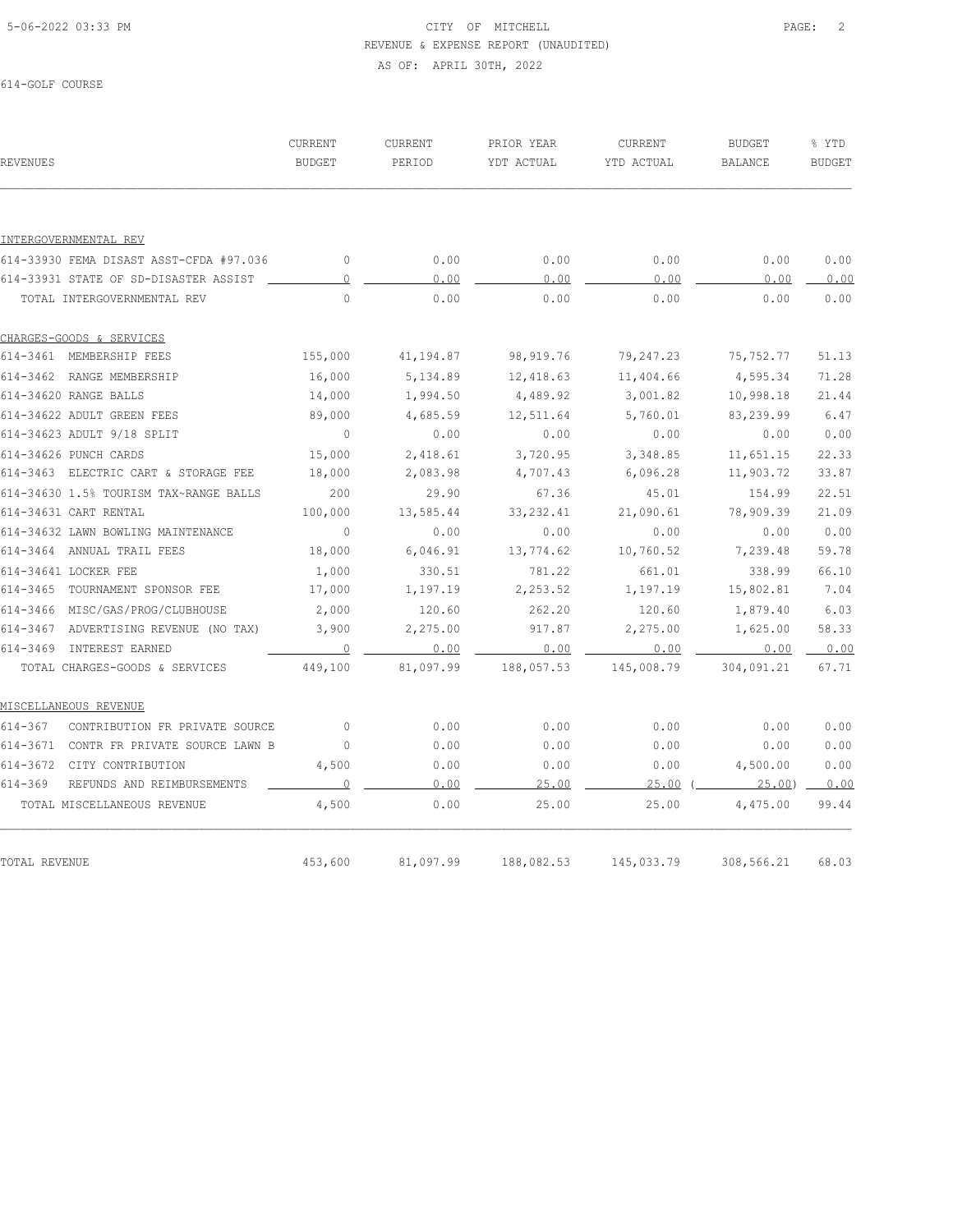# 5-06-2022 03:33 PM PAGE: 3 REVENUE & EXPENSE REPORT (UNAUDITED) AS OF: APRIL 30TH, 2022

#### 614-GOLF COURSE

GOLF COURSE

| DEPARTMENTAL EXPENDITURES                | CURRENT<br>BUDGET        | CURRENT<br>PERIOD | PRIOR YEAR<br>YDT ACTUAL | CURRENT<br>YTD ACTUAL | <b>BUDGET</b><br>BALANCE | % YTD<br><b>BUDGET</b> |
|------------------------------------------|--------------------------|-------------------|--------------------------|-----------------------|--------------------------|------------------------|
|                                          |                          |                   |                          |                       |                          |                        |
| OTHER                                    |                          |                   |                          |                       |                          |                        |
| 614-45250-21610 ACCRUED LEAVE EXPENSE    | 0                        | 0.00              | 0.00                     | 0.00                  | 0.00                     | 0.00                   |
| 614-45250-21620 PENSION EXPENSE          | 0                        | 0.00              | 0.00                     | 0.00                  | 0.00                     | 0.00                   |
| 614-45250-21630 OPEB EXPENSE             | $\circ$                  | 0.00              | 0.00                     | 0.00                  | 0.00                     | 0.00                   |
| 614-45250-21670 DEPRECIATION EXPENSE     | $\circ$                  | 0.00              | 0.00                     | 0.00                  | 0.00                     | 0.00                   |
| TOTAL OTHER                              | $\mathbf 0$              | 0.00              | 0.00                     | 0.00                  | 0.00                     | 0.00                   |
| SALARIES                                 |                          |                   |                          |                       |                          |                        |
| 614-45250-41100 SALARIES                 | 89,783                   | 6,855.90          | 19, 132.31               | 26,577.88             | 63,205.12                | 29.60                  |
| 614-45250-41110 OVERTIME                 | 750                      | 0.00              | 0.00                     | 0.00                  | 750.00                   | 0.00                   |
| 614-45250-41120 PART-TIME                | 50,000                   | 2,252.99          | 8,051.66                 | 3,007.47              | 46,992.53                | 6.01                   |
| 614-45250-41200 SOCIAL SECURITY/MEDICARE | 11,363                   | 656.36            | 1,840.56                 | 2,100.97              | 9,262.03                 | 18.49                  |
| 614-45250-41300 RETIREMENT               | 5,432                    | 411.36            | 1,147.94                 | 1,594.69              | 3,837.31                 | 29.36                  |
| 614-45250-41500 GROUP INSURANCE          | 43,194                   | 2,975.38          | 10,574.36                | 9,720.38              | 33, 473.62               | 22.50                  |
| 614-45250-41700 COMPENSATED ABSENCES     | 0                        | 0.00              | 0.00                     | 0.00                  | 0.00                     | 0.00                   |
| TOTAL SALARIES                           | 200,522                  | 13, 151.99        | 40,746.83                | 43,001.39             | 157,520.61               | 78.56                  |
| CURRENT EXPENSES                         |                          |                   |                          |                       |                          |                        |
| 614-45250-42100 INSURANCE                | 9,500                    | 0.00              | 2,140.00                 | 9,279.53              | 220.47                   | 97.68                  |
| 614-45250-42200 GOLF PRO CONTRACT        | 66,525                   | 5,918.17          | 20,507.84                | 14,941.30             | 51,583.70                | 22.46                  |
| 614-45250-42250 PROFESSIONAL SERVICES    | $\circ$                  | 0.00              | 0.00                     | 0.00                  | 0.00                     | 0.00                   |
| 614-45250-42300 PUBLISHING               | 2,500                    | 0.00              | 635.96                   | 275.00                | 2,225.00                 | 11.00                  |
| 614-45250-42500 REPAIR & MAINTENANCE     | 18,120                   | 3,120.00          | 5,963.01                 | 5,027.16              | 13,092.84                | 27.74                  |
| 614-45250-42600 SUPPLIES & MATERIALS     | 17,000                   | 1,957.91          | 10,362.00                | 5,883.56              | 11, 116.44               | 34.61                  |
| 614-45250-42601 SUPPLIES-LAWN BOWLING    | $\overline{0}$           | 0.00              | 0.00                     | 0.00                  | 0.00                     | 0.00                   |
| 614-45250-42602 CHEMICALS                | 20,500                   | 10,668.93         | 0.00                     | 12,268.93             | 8,231.07                 | 59.85                  |
| 614-45250-42603 SAND/GOLF COURSE         | 4,000                    | 0.00              | 0.00                     | 0.00                  | 4,000.00                 | 0.00                   |
| 614-45250-42604 TREES & SOD              | 2,500                    | 0.00              | 0.00                     | 0.00                  | 2,500.00                 | 0.00                   |
| 614-45250-42610 GAS & FUEL               | 12,000                   | 0.00              | 736.44                   | 2,722.29              | 9,277.71                 | 22.69                  |
| 614-45250-42650 UNIFORMS                 | 500                      | 0.00              | 0.00                     | 402.92                | 97.08                    | 80.58                  |
| 614-45250-42690 CHANGE IN INVENTORY      | $\overline{\phantom{0}}$ | 0.00              | 0.00                     | 0.00                  | 0.00                     | 0.00                   |
| 614-45250-42700 TRAVEL, CONF. & DUES     | 1,000                    | 195.98            | 544.99                   | 980.74                | 19.26                    | 98.07                  |
| 614-45250-42800 UTILITIES                | 14,500                   | 749.33            | 1,606.82                 | 2,145.19              | 12,354.81                | 14.79                  |
| 614-45250-42830 UTILITIES-WATER/SEWER    | 1,300                    | 0.00              | 157.55                   | 257.08                | 1,042.92                 | 19.78                  |
| 614-45250-42920 COMPUTER SOFTWARE        | 15,000                   | 0.00              | 1,899.25                 | $15,182.81$ (         | 182.81)                  | 101.22                 |
| 614-45250-42931 SALES TAX                | 200                      | 15.11             | $30.40$ (                | 19.15)                | 219.15                   | $9.58 -$               |
| 614-45250-42940 LIABILITY CLAIM          | 0                        | 0.00              | 0.00                     | 0.00                  | 0.00                     | 0.00                   |
| 614-45250-42999 REFUNDS                  | $\overline{0}$           | 0.00              | 0.00                     | 0.00                  | 0.00                     | 0.00                   |
| TOTAL CURRENT EXPENSES                   | 185,145                  | 22,625.43         | 44,584.26                | 69, 347.36            | 115,797.64               | 62.54                  |